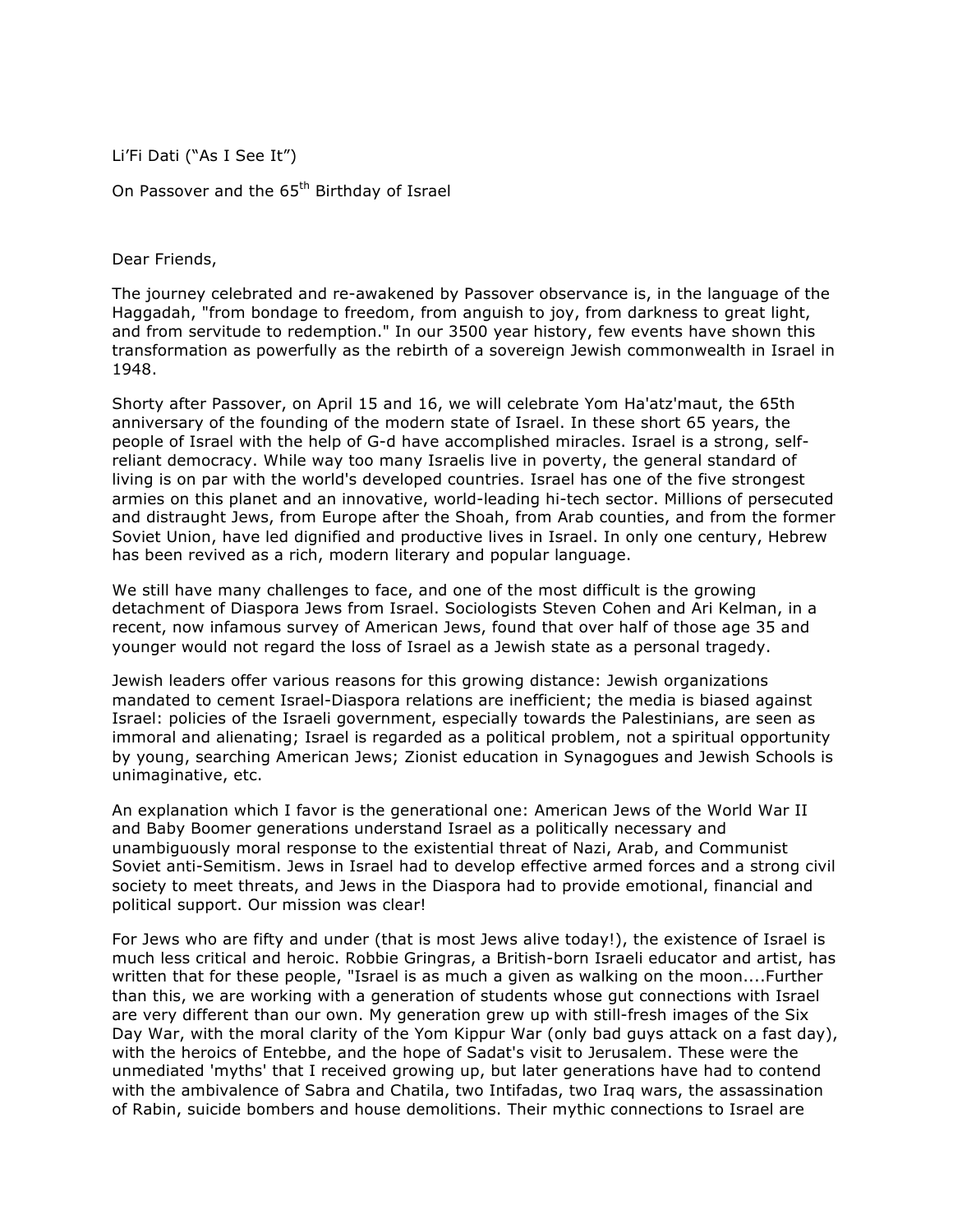ambivalent, non-existent, or negative." (from "Hugging and Wrestling: Alternative Paradigms for the Diaspora-Israel Relationship," Robbie Gringas, Makom: The Israel Engagement Network, page 2)

In the late 1960s, Rabbi Arthur Hertzberg, Zichrono Livracha, of blessed memory, a brilliant Rabbi, historian, and Zionist leader, said prophetically (and ironically) that he had a nightmare: What if Russia let all the Jews go, Israel found oil off the coast of Ashkelon solving its financial needs, and every anti-Semite in the world dropped dead? What then, would all the Jews do?

This vision has not exactly materialized, but now, in fact, every sizable Jewish community in the world which had experienced violent anti-Semitism has gone to Israel or is free to do so; Israel's economy is ranked with those of first-world nations; and anti-Semitism, at least in the West, has greatly abated. As a result, then, our mythic assumptions (heroic, virtuous, vulnerable Israel as a haven for Jews from hateful societies), and our practical demands (developing powerful Jewish organizations for economic and political support) have diminished in importance.

The challenge today is to recreate myths and rebuild practical relationships which can join American and Israeli Jews in an inspired, collective mission. Toward these ends, in 2003, Alan Hoffman, now Director-General and CEO of the Jewish Agency and formerly head of its Education Department, convened a small group of Jewish thinkers to explore the place of Israel in contemporary American Jewish life. Participants agreed that American Jews, even in their leadership tier, had little connection with contemporary Israeli culture and ignorance and/or discomfort about Israeli politics. Further, apart from financial and political support, American Jews are unable to integrate Israel into their own personal sense of Jewishness. "In essence, American Jews today appear to be much more closely connected to the Israel of *myth* than the Israel of *reality*." ("The Philosophers' Retreat," by Jonathan Boyd and Esti Moskovitz-Kalman, Makom: The israel Engagement Network, page 4)

Today we need a new understanding of Israel which is rooted in the realities of Jewish experience both in America and in Israel. It will not do for the minority who are actively involved to berate or lament the masses of indifferent American Jews for their "lack of commitment to Israel." We need a large-scale, well-organized project to re-acquaint and bring together the hearts and minds of Jews in America and in Israel. Together, we need to recommit ourselves to the mission of deepening and enriching Jewish civilization in today's global, hyper-connected world.

I am very proud of the work that our Kehilla, the Kane Street Synagogue, had done toward this new understanding. We are now in the tenth year of our Brooklyn Israel Film Festival, which brings us gems that, again to quote Robbie Gringras on Israel's film industry," present Israel's complexities and problems as riches, rather than 'casualties.'" On the Shabbat before Yom Ha'atz'ma'ut, we invite an Israeli expert to speak about significant cultural trends affecting modern Israelis in their day-to-day existence. Rabbi Reuven Greenvald, a KSS member, Jewish Agency official, and cutting-edge Israel educator, will lead a four-part Beit Midrash class, Tuesday evenings, April 16 - May 7, on "The meaning of Israel in our Contemporary Jewish Lives."

This week is Passover. The Exodus and the desert experience which followed taught that sacred covenants are risky, creative enterprises which take generations to fashion. History has forced us to bid farewell to the mythic assumptions which governed the Diaspora understanding of Israel in the past century. We need now to join together all Jews-leftists and rightists, spiritual and cultural, traditional and secular, philosophical and practical-and create a new, engaging paradigm for this century. It will help us to remember that the